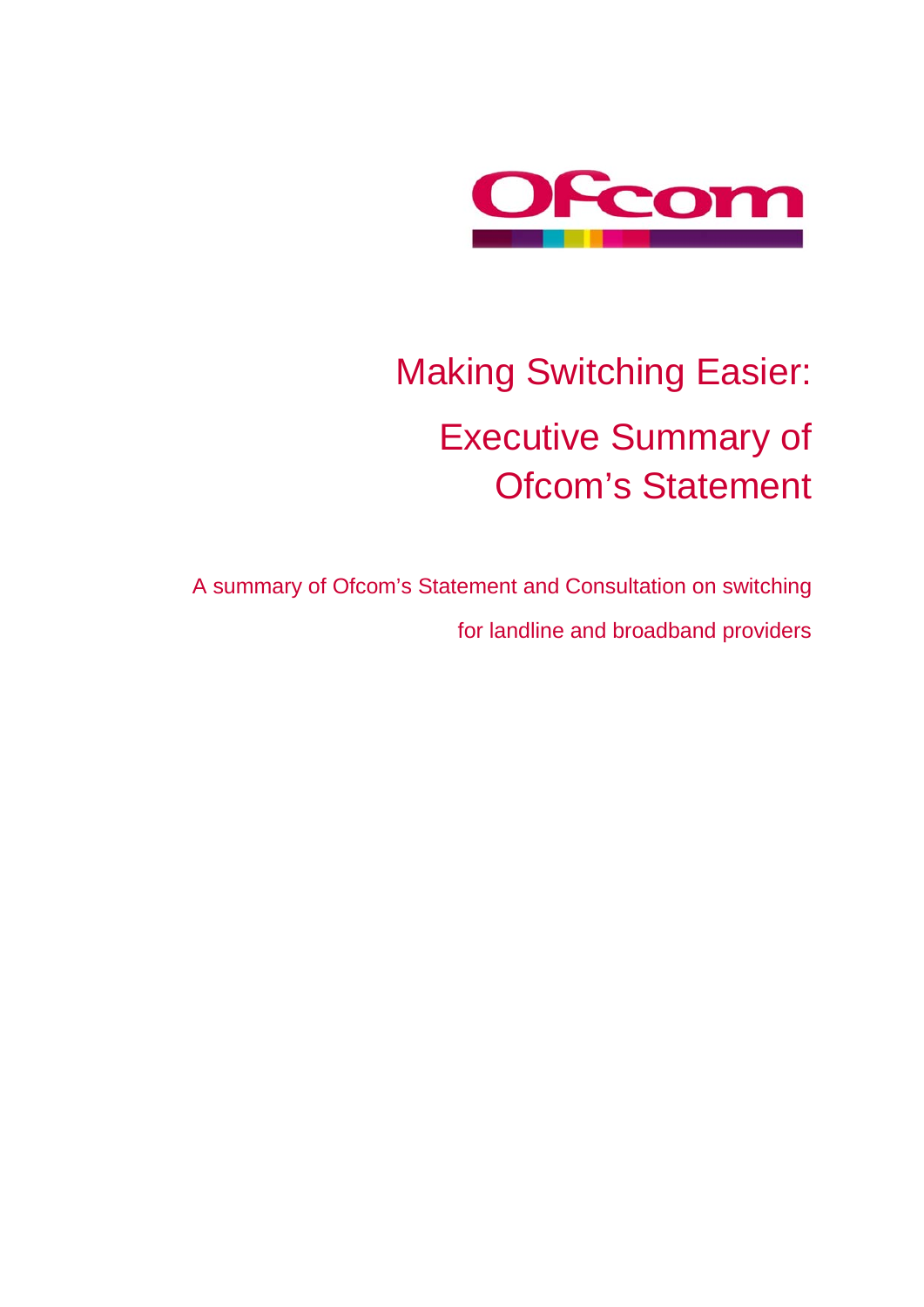#### **Introduction**

### Ofcom and Making Switching Easier

Ofcom is the UK's communications watchdog. We watch over everything from television and radio broadcasting to mobile and landline phone services.

One of our many roles is to protect consumers and encourage healthy competition among phone and internet providers. If there are several companies out there wanting your business, they should want to out-do each other with better services and keener prices. And that's good for us all as customers.

However, there can be problems. Even if you know where you can get a better deal, actually making the move can turn out to be a lot of hassle – and that puts people off changing providers.

At Ofcom we've been looking into the whole process of switching landline and broadband services. To date, these are the two areas where the worst problems have cropped up.

This Statement sets out our views on how we think switching can be improved for consumers and for competition, and asks for your comments on further measures we are proposing.

This document is a summary, but for the full Statement please go to: <http://stakeholders.ofcom.org.uk/consultations/consumer-switching-review/>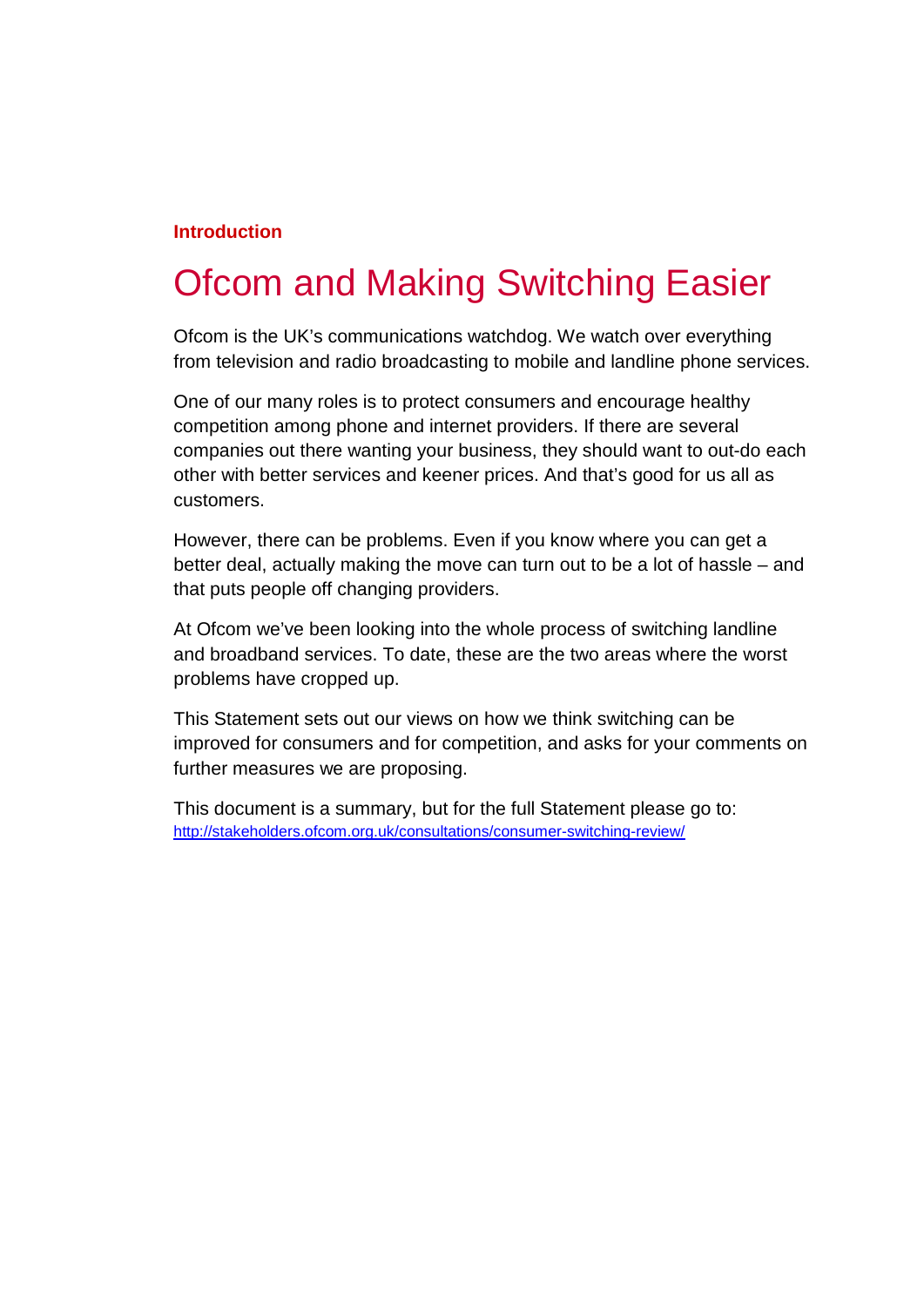### Switching: an overview

The freedom of consumers to take their business where they choose sits at the heart of all healthy competition.

If making a switch isn't a simple process, this harms competition and also puts off new providers from coming into the market.

At Ofcom, we want to make sure that consumers feel able and confident to switch when it comes to their phone and broadband services.

In particular we want to make sure that:

- switching those services is easy and hassle-free;
- the switching processes don't stop providers competing with each other to deliver lower prices, greater choice, innovation and good value; and that
- consumers are protected from being switched against their will.

Ofcom therefore launched a consultation in 2012 to ask everyone involved how things could be improved.

Our focus has been on the switching processes between providers on the Openreach network<sup>[1](#page-2-0)</sup>.

This single infrastructure supports the largest number of suppliers, and switches, of phone and broadband services. This is where we have identified that most harm to consumers arises.

Although Openreach is one network, there isn't a uniform system of switching. Different systems have evolved over the years, with some aspects regulated under Ofcom's General Conditions (GCs). Each switch involves a complex technical co-ordination between the 'gaining provider' (the GP) who has won the customer, the 'losing provider' (LP) who has lost the customer, and Openreach.

<span id="page-2-0"></span> $<sup>1</sup>$  This is the network used by the vast majority of communications providers in the UK. The aspects of</sup> the Openreach network that interest us are the services delivered over the copper telephone lines, including services provided using fibre to the cabinet.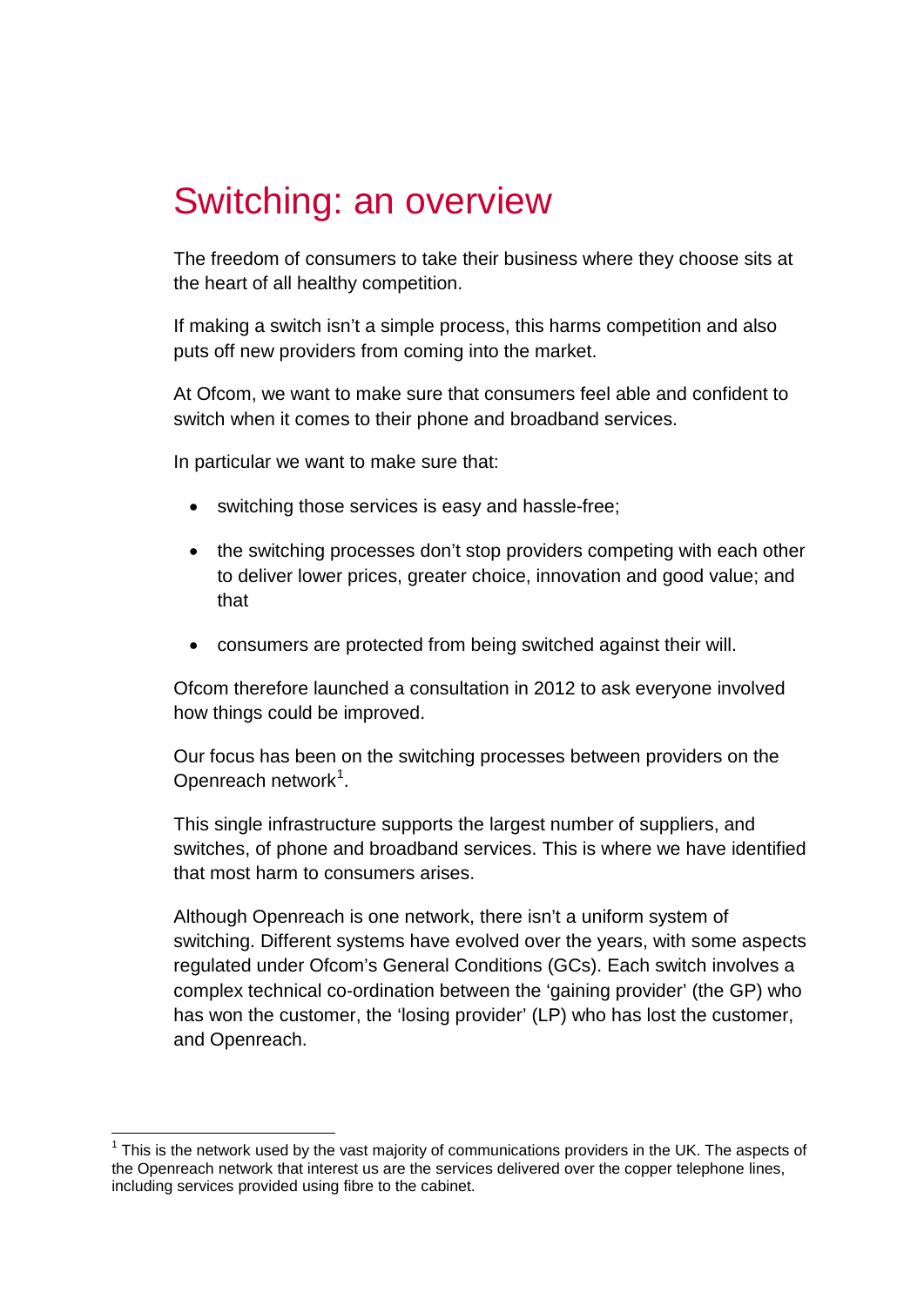### What are the problems?

In the 2012 Consultation we set out our ideas on how to improve the switching process over the Openreach network.

We favoured a gaining provider-led system (GPL) system, together with a third party verifying that each switch had actually been requested by the customer. This was consistent with our strategic review of switching in September 2010. Our conclusion then was that, in general, GPL systems were preferable to LPL systems (where consumers have to contact their losing provider first).

The consultation prompted a wide range of responses and showed that there is no consensus among the industry on a clear way forward. The consultation also led us to analyse certain areas further. This revealed that consumers face some significant problems when it comes to switching. These include:

- **A patchwork of processes**. Different systems are leading to confusion, and often the consumer cannot see or understand why a particular process is used. Also, communications providers (CPs) can find it hard to give their customers definite information on how to switch.
- **Difficulty and unnecessary costs**. Losing providers (LPs) have no incentive to make it simple for a customer to switch away. For some broadband switches, the LP-led Migration Authorisation Code process (LPL MAC) results in delays, increased costs and unwanted pressure on the consumer to change their mind.
- **Leaving consumers in the dark**. There is often a lack of full and unbiased information on the implications of making a switch.
- **Being switched against your will (or 'slamming').** This remains an issue, although a fall in cases (to around 84,300 households in 2012/13) suggests enforcement action is having an effect.
- **The wrong line being switched**. Around 118,700 households were affected by the wrong line being switched in 2012/13, often as a result of the wrong address being targeted in a home move. These 'erroneous transfers' (ETs) account 46% of switches without consent and we have identified various causes and a number of possible solutions.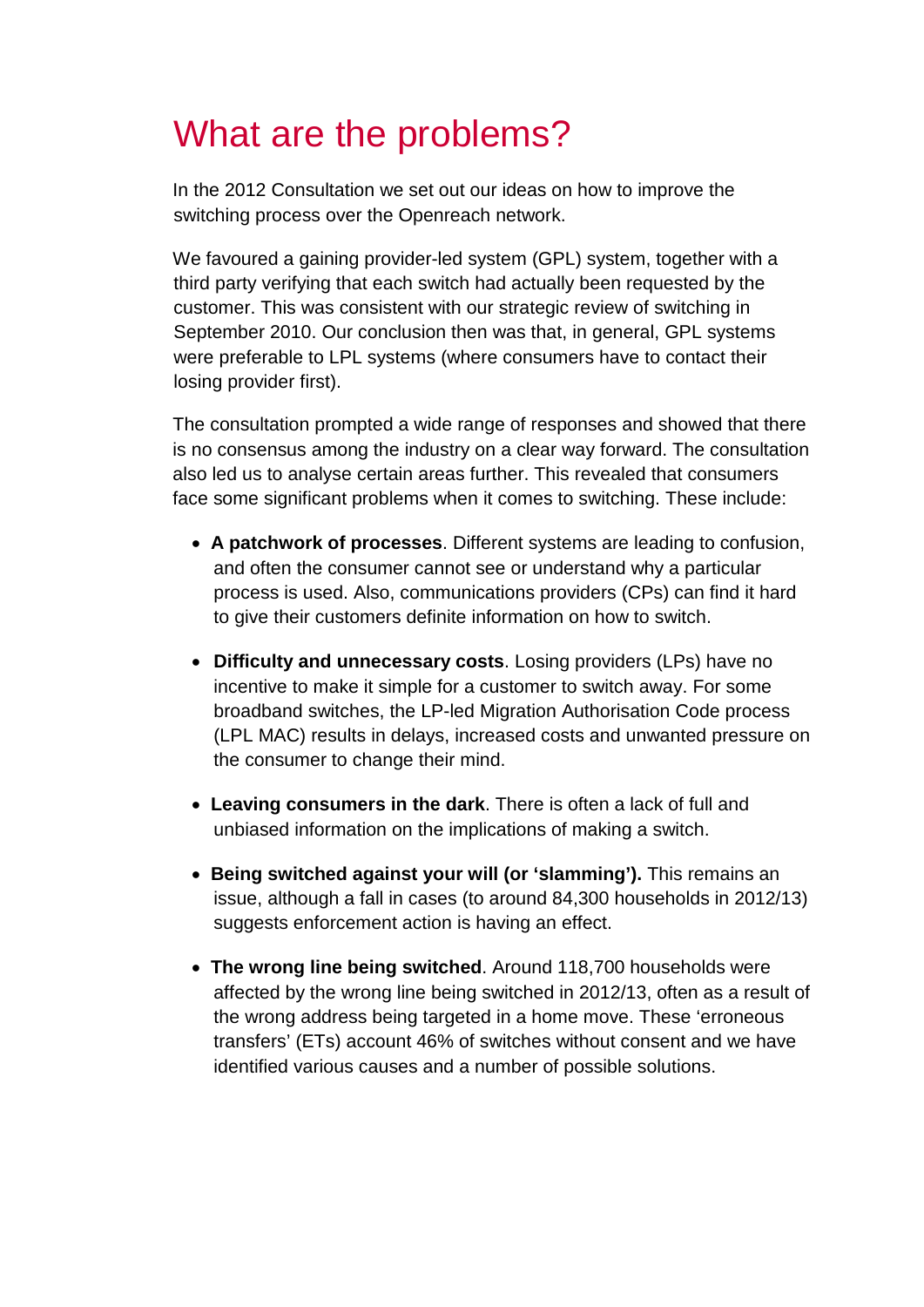- Loss of service. A significant number ([2](#page-4-0)0%)<sup>2</sup> of people switching suffer a loss of their service for a period. This is mainly where a bundle of fixed line voice and broadband services is involved.
- **System problems**. Different wholesale services can be used to deliver landline and broadband services. Where the wholesale services are incompatible, consumers may be unable to use industry-agreed processes. Consumers can also face problems switching between different networks.
- **'Reactive save'**. In a losing provider-led (LPL) process, LPs can use the fact they know that a customer wants to switch away to offer 'reactive save' inducements to keep them. This risks dampening normal competition.

<span id="page-4-0"></span> $\frac{1}{2}$  $2\degree$  This increases to 31% when loss of service due to home moves is included.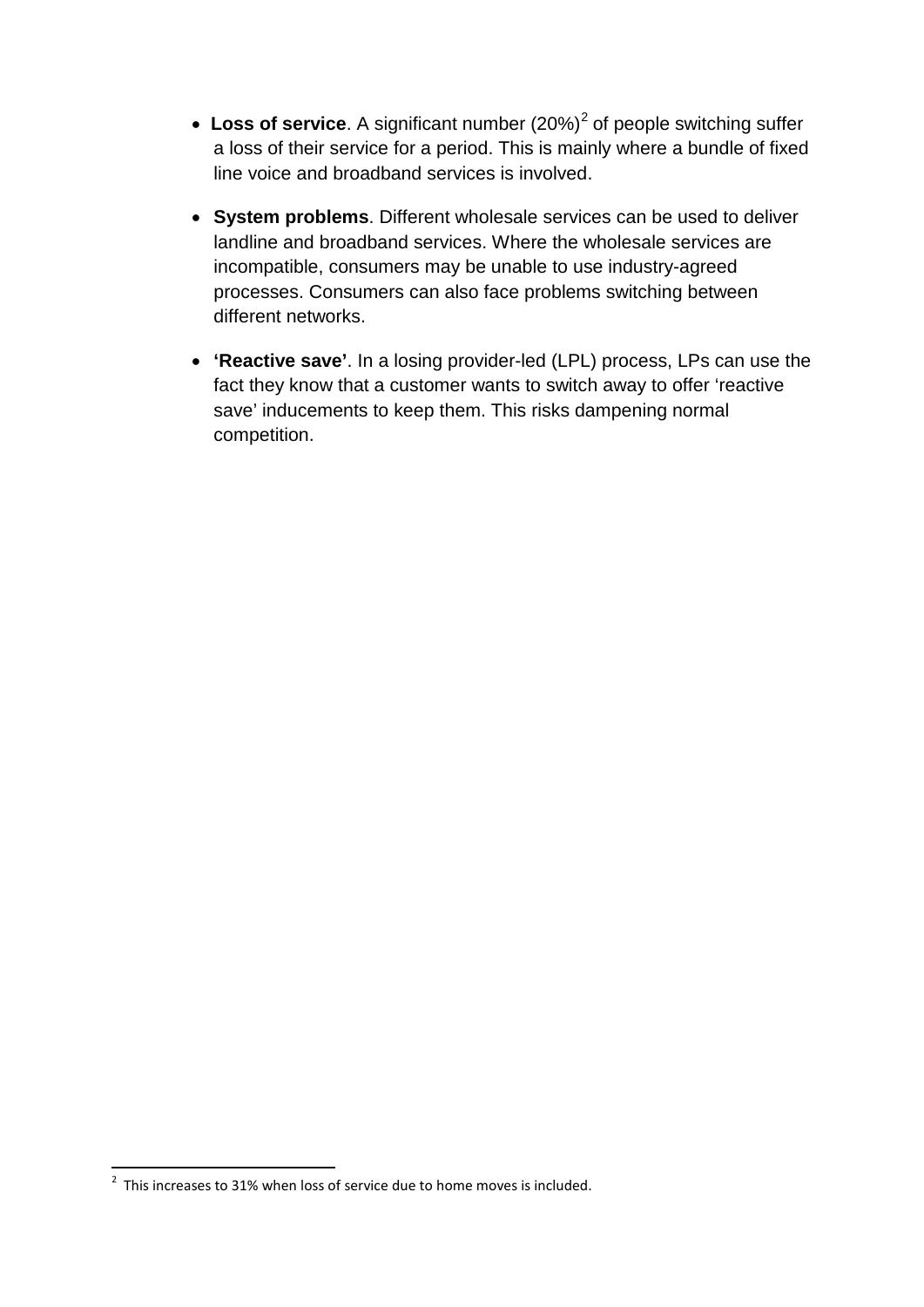## Our assessment and conclusions

It is clear that switching currently has a number of problems which make life difficult for the consumer. This risks putting people off switching their services and harms healthy competition.

In our 2012 Consultation we said that finding the right way forward is a question of judgement; balancing the treatment of different issues and evidence of harm against each, and against the costs for consumers and the industry.

We believe that there are broadly three options for addressing switching's problems:

- keeping the existing GPL and LPL processes and making a series of improvements to them;
- moving all processes to a harmonised GPL process, by either:
	- improving the existing GPL Notification of Transfer process (GPL NoT)<sup>[3](#page-5-0)</sup>, referred to as 'Enhanced NoT' in the 2012 Consultation; or
	- creating a new GPL process based around a hub and database solution (i.e. a new database of consumer data, and a hub to help exchange information between providers);
- or focusing on a new LPL process.

#### **Conclusions**

Our first conclusion is that we should move to a single harmonised switching process.

Having multiple processes is a root cause of many of the problems experienced by consumers, and maintaining separate processes does not in itself produce any benefits for them.

The next question is whether this harmonised process should be under a GPL or LPL approach. In making that call, respondents to our consultation

<span id="page-5-0"></span> $3$  The GP informs the LP on behalf of the consumer in order to organise the transfer. The consumer receives notification letters from both communications providers (CPs) confirming the planned switch before it happens. This provides an opportunity for the consumer to stop the order going ahead where they change their mind or in cases where they have no knowledge of, or have not given their consent to, the attempted switch.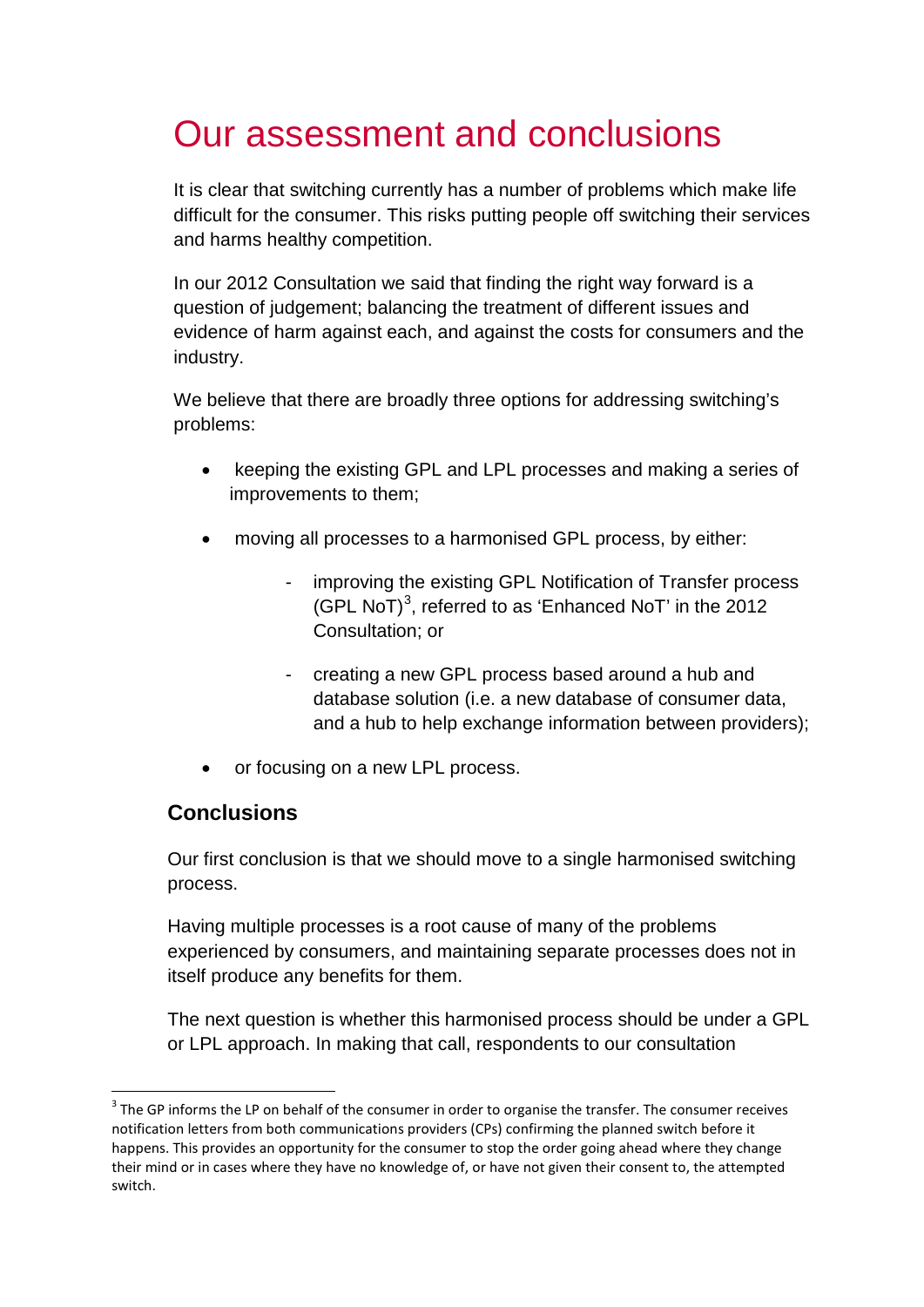reminded us that many people actually have a good experience when they switch, in a market that is broadly competitive.

Recent Openreach data shows that, of those who use the industry agreed processes, around 90% of switches currently go through the GPL NoT process and around 10% go through the LPL MAC process. The industry is also making efforts to improve the GPL NoT process.

So harmonising to a GPL process is likely to be the less disruptive option for consumers, industry and competition.

#### The strengths of a GPL solution

Against that background there are two key issues which strongly support adopting a GPL solution.

First, we believe that LPL processes lead to higher switching costs for consumers, both financial and in terms of difficulty. Under LPL, consumers have to go through a process with their losing provider – who by definition has little incentive to help customers leave them. An LPL process would be likely to create significantly poorer customer experiences when, in contrast, the existing GPL process supports a positive experience.

Second, harmonising to an LPL process would pose a significant threat to competition because it leads to activity known as 'reactive save'. This is when LPs launch targeted special offers to customers thinking of leaving them. And under the LPL process, LPs are notified about every customer who is intending to switch. Although an individual customer in that situation may get a better deal, reactive save may make providers less likely to keep their prices competitive for the majority of customers who don't switch. It also makes it more difficult for smaller providers and new entrants to challenge the bigger players, and risks weakening the incentive of existing providers to compete against each other.

The majority of switches currently go through the GPL NoT process, under which 'reactive save' activity is banned. We think that a reversal into a 100% LPL process could put today's competitive market at risk. In contrast, a GPL process is likely to promote competition.

When we assessed the other switching problems faced by consumers, the evidence does not point to an LPL solution there either.

• Although in general LPL processes do provide better protection against slamming than GPL, this issue is not as widespread as we first thought. We also think that better record-keeping by the CPs would reduce this problem under the GPL options. Therefore, we don't think that reducing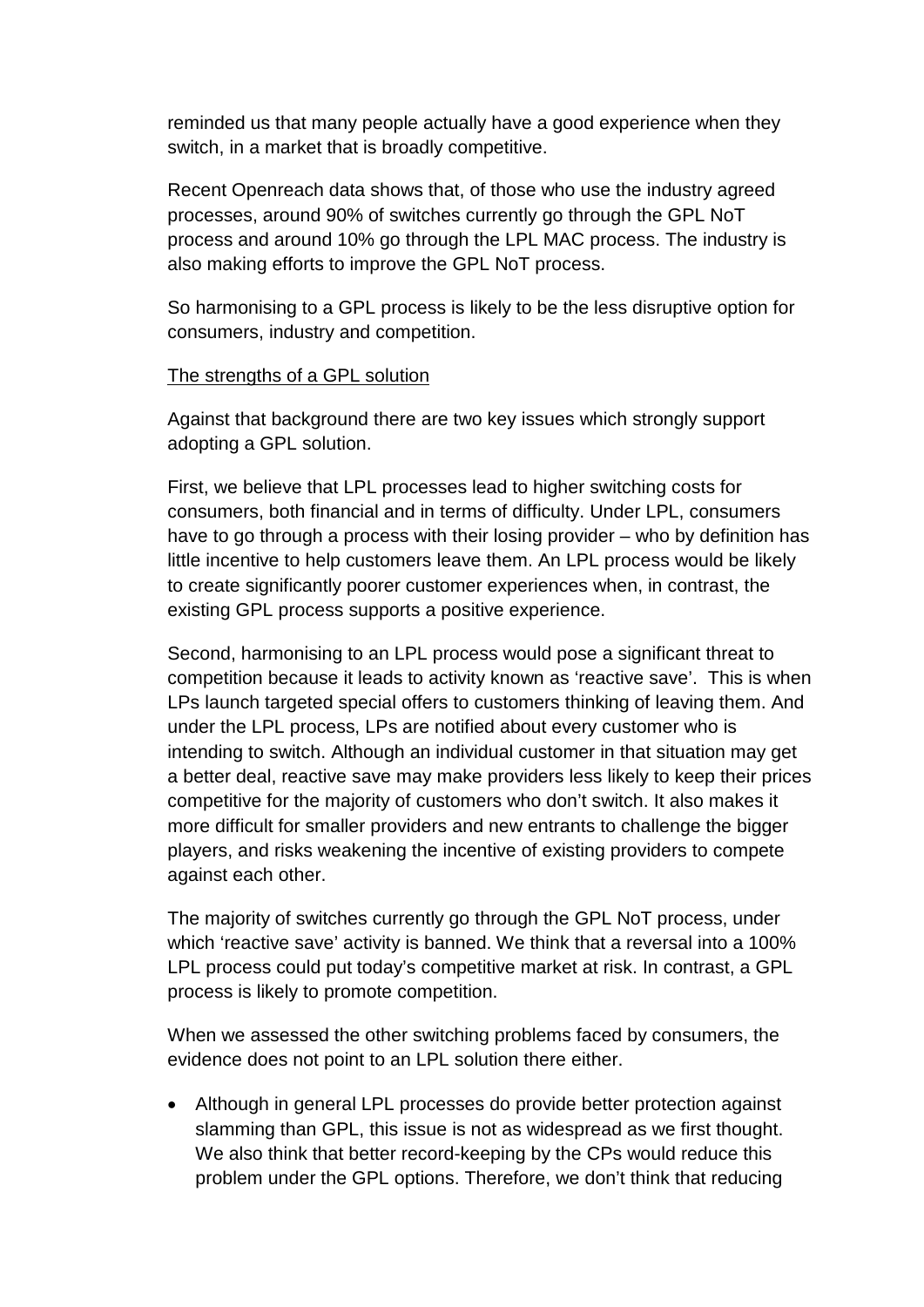slamming is an argument for favouring a more intrusive intervention such as a harmonised LPL process.

- We consider that the GPL options can reduce the large number of ETs associated with home moves more effectively than the LPL options.
- We believe that both GPL and LPL options are able to address the problem of loss of service. So although the issue needs some attention, it doesn't lead to us support one process over another.
- Similarly, the (more limited) issue of lack of awareness of the implications of switching can be largely addressed by both GPL and LPL options.
- The problem of a lack of platform neutrality does not favour an LPL solution over GPL, although we do see some challenges with addressing this in the future under Enhanced GPL NoT.

When it comes to costs, we see no case for LPL processes there either. Our analysis is that they are unlikely to have a cost advantage over a GPL approach.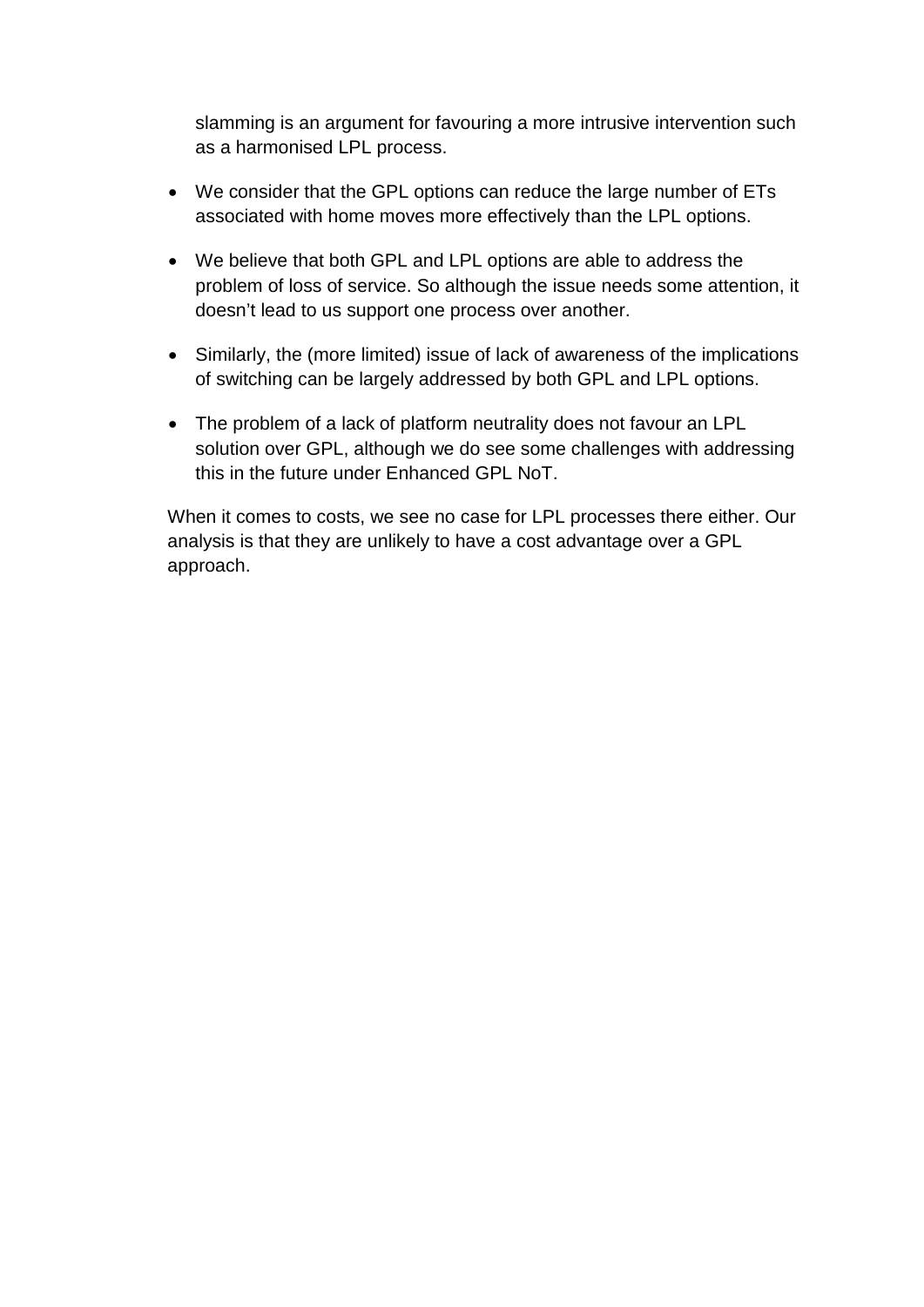# Our decision: a harmonised GPL NoT process

Having looked at everything in the round, we have decided to move to a harmonised GPL NoT process.

The next question is therefore to consider the appropriate GPL process. We have needed to take into account other difficulties that would come with a wholesale change to the existing process.

Ofcom has the power to impose GCs in order to regulate processes, but even if the industry were in full agreement on the way forward there would still be significant logistical challenges in delivering a new GPL option. And as we know from the responses to our 2012 Consultation, there is no industry consensus at the moment.

There are other considerations as well. We are conscious of the need to act promptly, to minimise the harm we have identified and to deliver benefits to consumers quickly.

We also need to target our intervention at cases where action is needed, and provide regulatory certainty to industry.

### Moving forward in two stages

Having weighed up all of these factors we believe the best way forward lies in a two-stage approach.

#### **Stage 1: 'GPL NOT+'**

There are both timing and implementation risks that would come with the full Enhanced GPL NoT option, and with GPL options based around a hub and database.

We therefore think the best way forward is to adopt particular elements of the Enhanced GPL NoT process which can deliver benefits in the short-term. We're calling this proposed solution 'GPL NoT+' because it builds on the existing GPL NoT process.

Specifically, we propose to put the following improvements in place:

• require providers to keep a mandatory record of consent, to protect against slamming;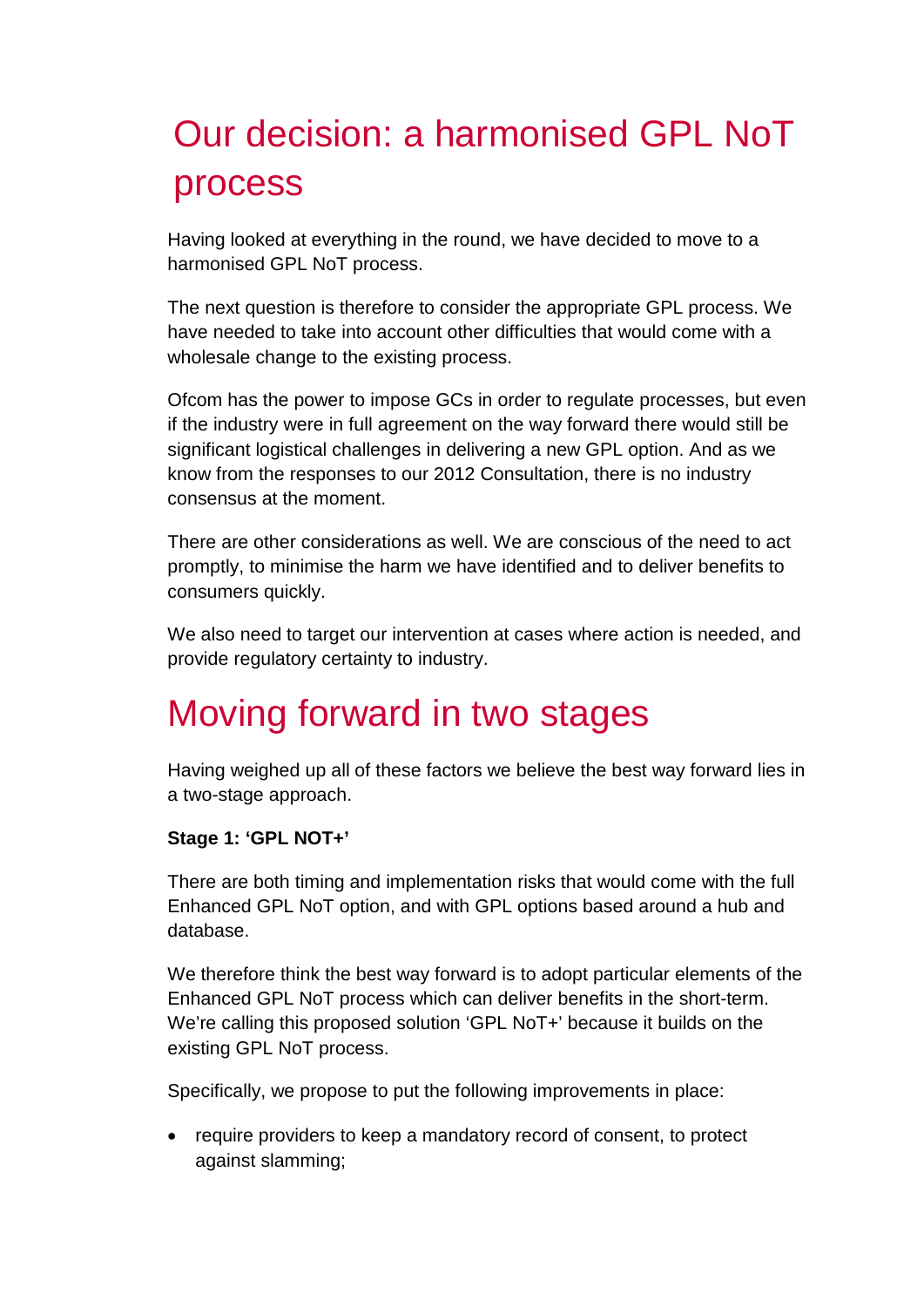- to make it mandatory to use systems and processes to minimise loss of service when switching bundles;
- require providers to give better information on the implications of switching; and
- make some best-practice elements of the working line takeover (WLT) process<sup>[4](#page-9-0)</sup> mandatory to address the impacts of the wrong line being switched. We're focusing on two points in particular: that providers place WLT orders only where they have an exact match for the line, and that they notify end-users, via letter or email, that their line is due to be taken over.

We are consulting on these enhancements and the changes to the GCs needed to put them into effect. We aim to publish a final statement on this in early 2014, with the changes being implemented later in the year.

We consider that implementing GPL NoT+ will promote the interests of consumers by:

- ending the confusion and difficulties that come with multiple processes;
- ending the LPL system, which will make sure that the switching process works in consumers' interests, and that if they wish to switch they can do so easily;
- improving information to put consumers fully in the picture about the implications of a switch;
- strengthening Ofcom's ability to act against providers who deliberately switch consumers without their consent;
- reducing the number of wrong lines being switched; and
- addressing the loss of service suffered during switching, particularly for bundles of fixed voice and broadband services.

#### **Stage 2**

In a second stage of work we will consider whether there are further elements of the Enhanced GPL NoT process that should be made mandatory, or whether it would be proportionate to proceed to a hub and database solution.<sup>[5](#page-9-1)</sup>

<span id="page-9-0"></span> $4$  WLT is used for home moves to manage the transfer of the active line from the outgoing user to the incoming user.

<span id="page-9-1"></span><sup>&</sup>lt;sup>5</sup> We note that an assessment of a hub and database solution would include consideration of: the GPL Transfer Code system ('GPL TxC'), its variant involving a virtual database ('GPL TxC-V'), and an option that some industry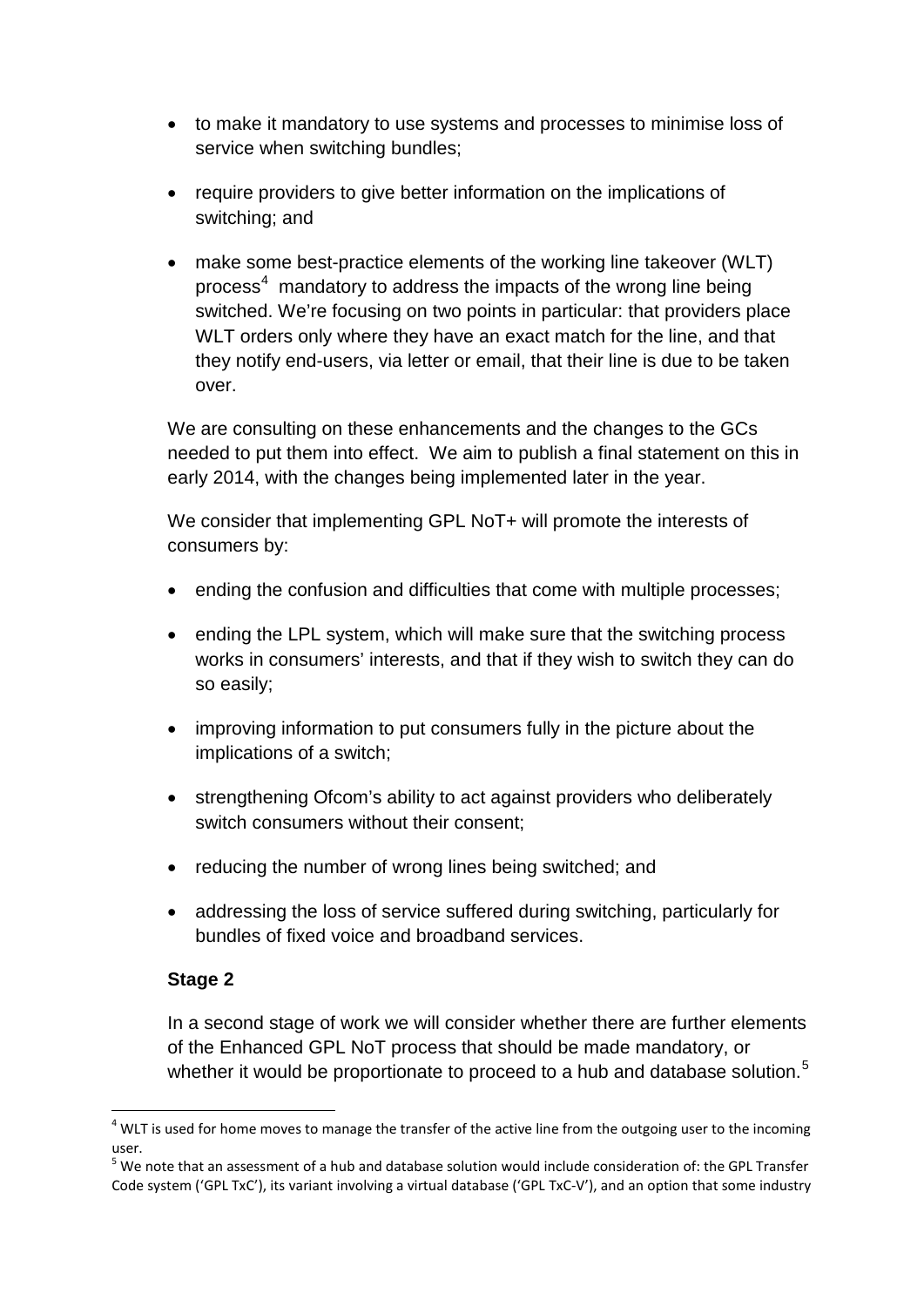This will involve considering whether further changes are needed to address the key issues of:

- i) the wrong line being switched  $6$ ; and
- ii) the ability to extend the switching processes to include other technologies and networks.

On point i), we will work with industry stakeholders on three particular areas, to:

- tackle the problem of poor quality address data which has emerged as a major new root cause of the wrong line being switched;
- assess whether recent industry developments, such as the Metallic Path Facilities (MPF) Helpline, are doing enough to improve the visibility of key data which identifies the correct line to switch; and
- gauge whether the risk of errors due to future technologies such as Fibre to the Premises (FTTP) continues to remain low, or whether changes can be made if needed.

On point ii) above, we intend to look further at the possibility of developing different co-ordination systems across network providers. The aim is to make sure that consumers have a similar end-to-end experience of switching, whatever the background technology or wholesale service.

-

stakeholders (SSE, TalkTalk and the Federation of Communication Services ('FCS')) submitted to us in June

<span id="page-10-0"></span><sup>2013 (</sup>discussed in Annex 14 of the full Statement).<br> $6$  This occurs when the GP is unable to identify the correct line to switch, and switches another consumer's line in error.